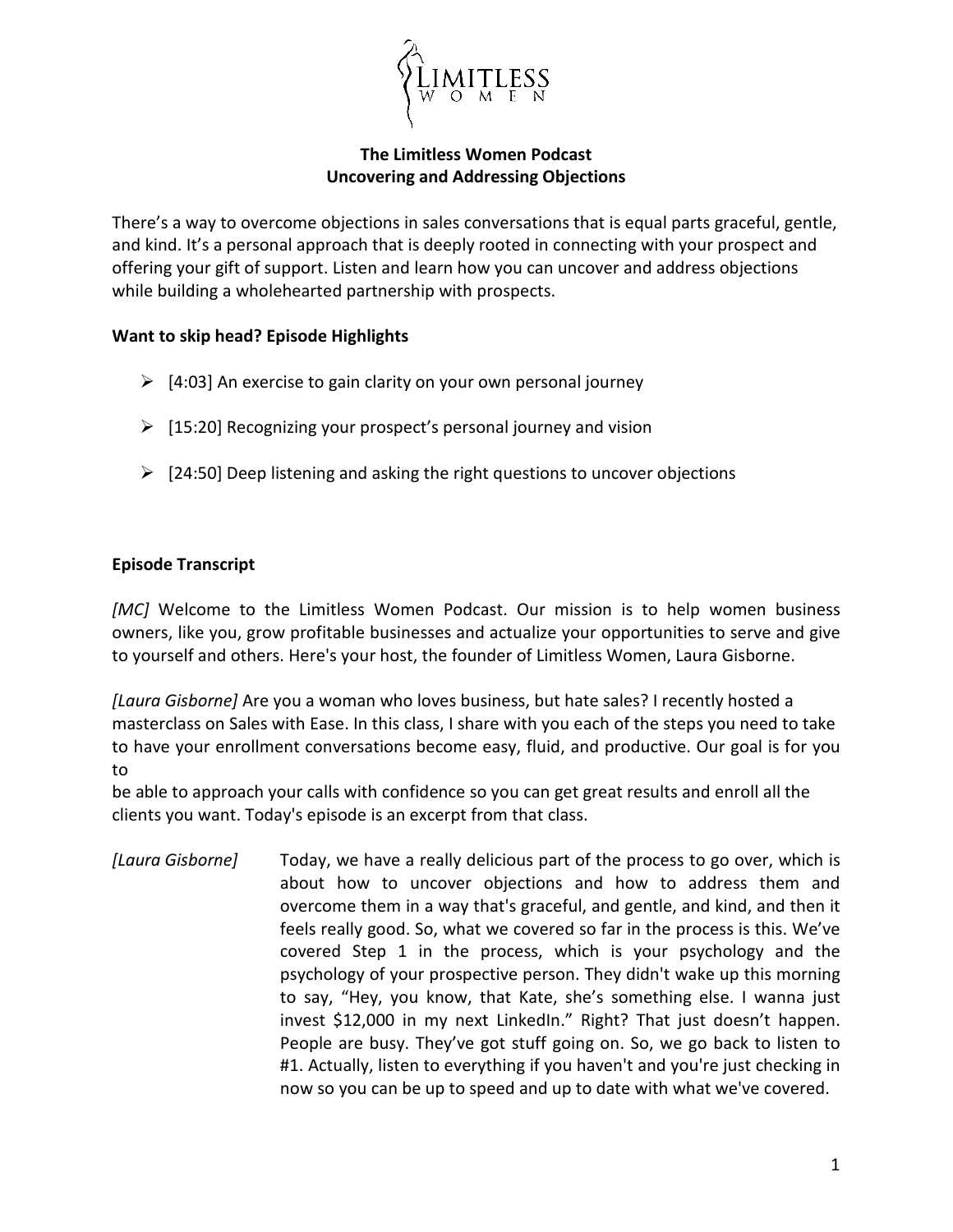

Steps 2 and 3 are your warmup and discovery. And I so appreciate all of you who did homework and wrote out your questions. It's really good stuff because on Saturday, when we do our script writing workshop, the whole get it done, sit down, let's actually write out all the language. Here's a piece of what I was thinking about this morning when I was getting prepared. These are the places that I see people get really stuck in business. Right? I see when a woman comes to us and she's struggling. She's not making the money she wants to make. You know, chances are there's something going on with her clarity. There's something going on with her messaging. There could be something going on with her pricing. She could have something going on where she's lacking lead generation. Right? These are all the different things that we address when we talked about the different pillars of business that you need to have a comprehensive support system for.

This particular class, we're focusing just on the sales pillar of your business. And yet, as I'm listening to myself in the recordings, as I'm going back and seeing what's going on, I'm seeing that there's an awful lot of places where how you do anything is how you do everything. So, there's a through line. And those of you that have been in our playground for a while, you know, you're familiar with this. Right? You're familiar with how the generosity as part of the core values is so important, how giving cause growing makes a big difference.

So, let's dive in. We're gonna start a little differently today. This is kind of an important place because we're in a critical juncture in this journey. And what's up for all of us is something that's very personal. So, I'd like to just take a few minutes and invite you to close your eyes and to settle in. And I'm gonna do the same thing. It's gonna be a little different than our high fast training of the last few days. I'd like to invite you to go on a journey with me. I'd like to invite you to take a deep breath. Blow it out. Let's do that again. Maybe one more time. And feel yourself being really grounded. Feel yourself being very present to what's available for you today and join me in walking in the faith to know that everything you need is being provided for you. That God is holding you gently in the palm of his hand and then all you need is right here right now.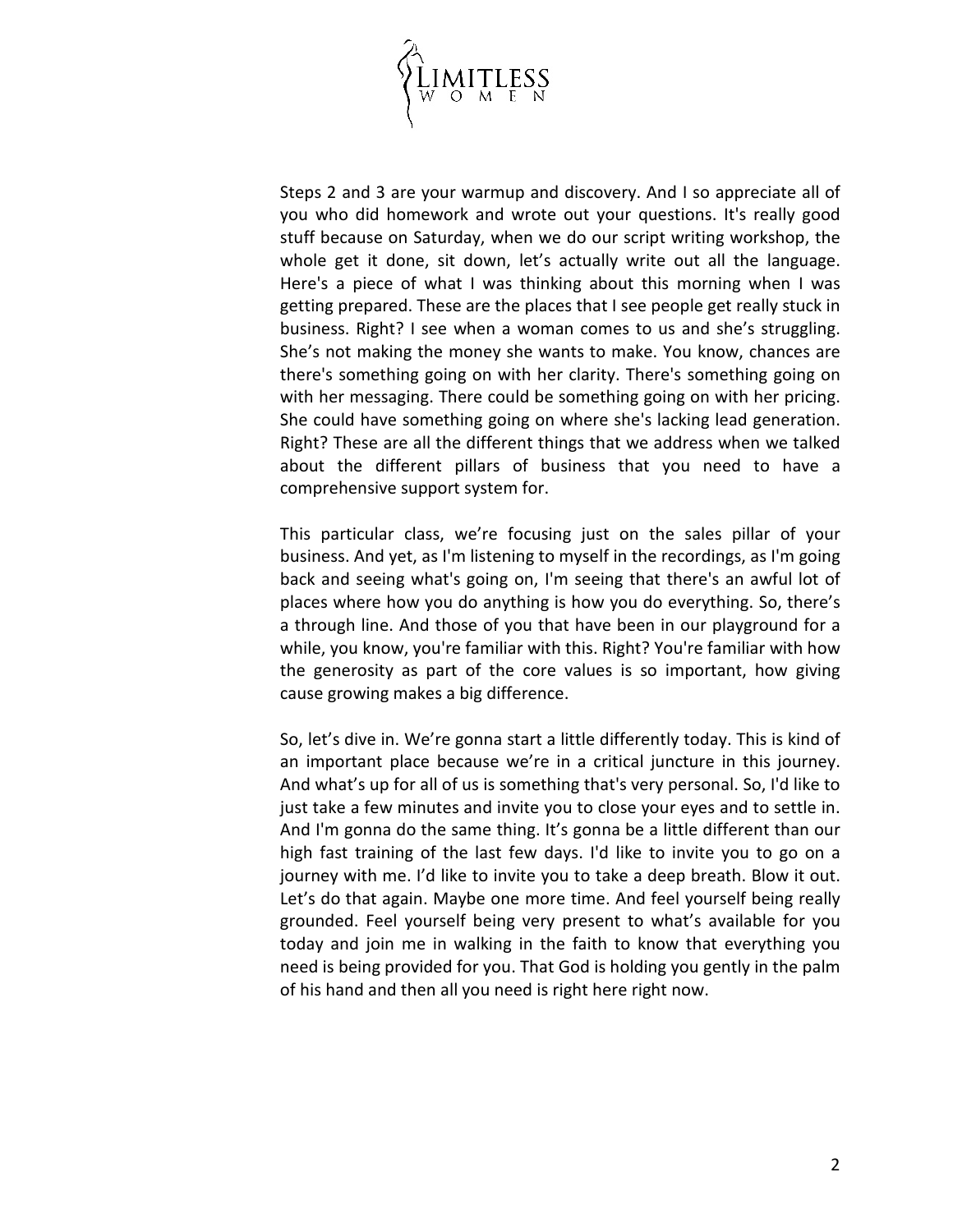

And I'd like to invite you to go on a little bit of a journey with me. And I just wanna play with you for a minute 'cause, you know, here's the thing. Why not? Let's just spend a couple minutes playing with this. So, if time and money were no object, you had all the time in the world, we all know we kind of get the same amount of time, but you had some spaciousness there, and the things that feel like they're kind of eating after its time were being taken care by others. You have a beloved person who's coming to clean your home. Your meals are being delivered. So, the things that you need for sufficiency are cared for. Your overhead is taken care of whether it's your rent or your mortgage. It's just on autopilot and it's really freed up for you.

And now, I want you to think about how you spend your day. And I want you to think about what you love doing. The thing that you would do all day every day. And when you get done with it, you're like "Give me some more, God. It's so good." I want you to think about approaching your day after you've been nourished, and you've moved your precious body, and you feel really grounded and healthy. What are you spending your day doing? What's that unique zone of genius that you bring from your lifetime of experience?

And when you're working with your folks, they're calling you. Your phone is ringing. Your calendar is full in the best of ways. Not in an overflowing way, but in a way that just feels really sufficient and yummy. Thanks, Erica. And you get to do this work in a place that feels just joyful. And at the end of your workday when you feel like you're just complete and you're done in a healthy hour, you're able to turn off the light, close the computer, give yourself permission to just be doing whatever fun thing you wanna do. Whether it's eating nourishing food, whether it's spending time with great friends, whether it's being entertained by the greatest news show on Netflix.

And when you lay your head to rest, you know that you've done a great job and there's nothing incomplete. And you're filled with so much gratitude and so much joy and humility for this blessed life that God has honored you with. For this healthy, amazing body. For the overflowing abundance that provides for everything you need financially. For the intimate sharing and the support of your clients and your team members who always thank you for the opportunity to be in partnership.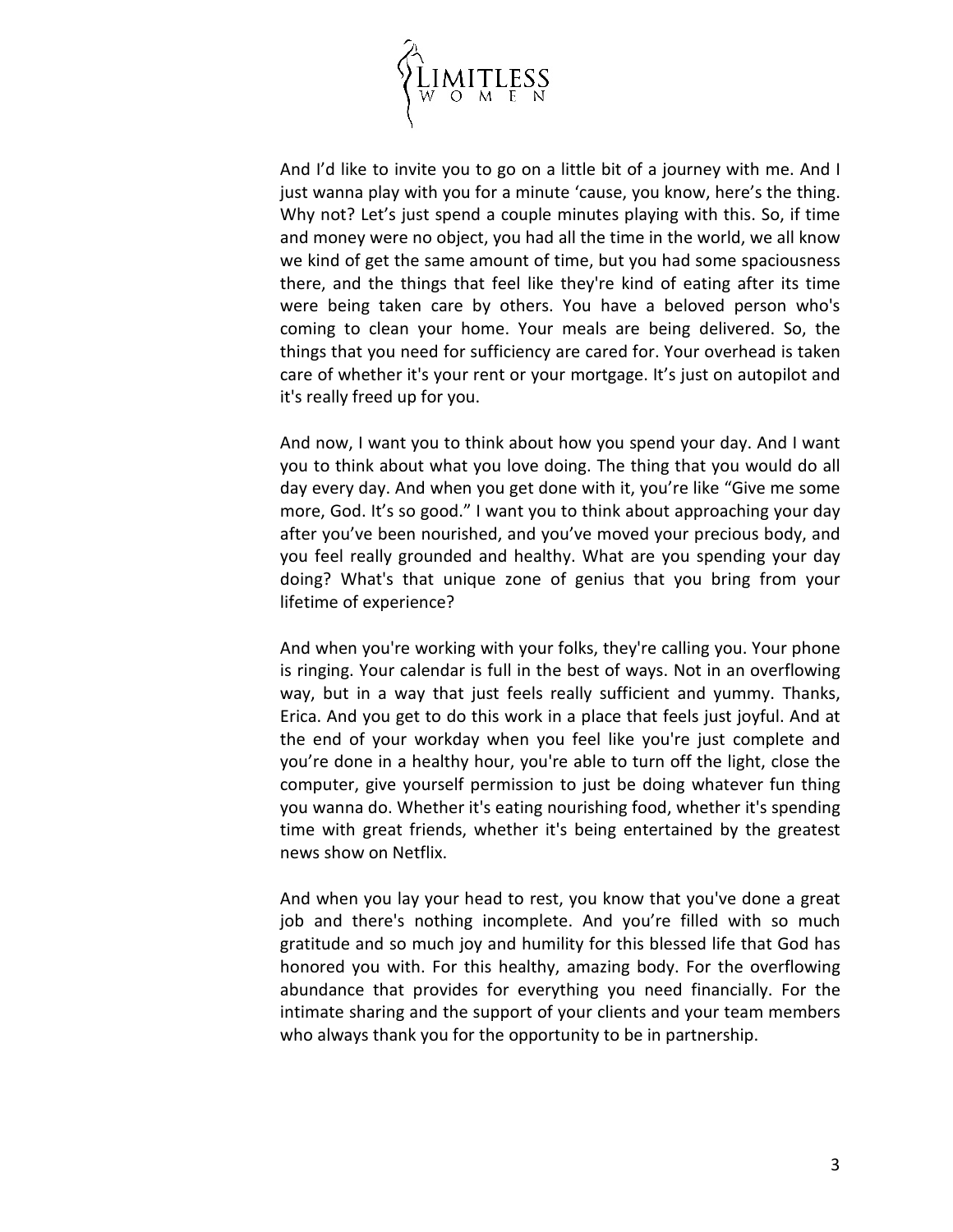

And it's just a great day and you get a good night's sleep. Breathe that in. Okay. Open your eyes. Take another deep breath. And let's take a minute. This is why I was playing with my phone to get my favorite music on. I want you to take a couple minutes actually and I want you to write down exactly what you saw and how it felt.

Okay, my dears. The next part of this exercise is quite simply this. It's gonna be a little more writing. What is keeping you from having that experience every day? Take just a couple minutes and write down what are the obstacles, what are the things in the way of you having exactly what you want in your personal life, in your professional life. What's in the way? Okay? Everybody got some stuff? All right. Beautiful.

So, I wanna tell you a little story and I'm gonna make it really quick. My mother was a teenager when she got pregnant with me. And 2 weeks after she found out she was pregnant, my father was stabbed and killed in a drug deal that went wrong. He was young. She was 18. He was 17. 19 and 18 actually. Let me get that right. So, you know, please don't judge her when I share this with you. She's a good person, but she was terrified and she was never close with her own family, so she tried to have an abortion. This is 1966. Abortion wasn't legal, and it was rough, and it didn't work out. The result of it not working out, that baby became me. And I believe that God had a bigger plan for my life. But I must tell you that the next 20 years were really hard.

And I often say that I grew up in poverty by American standards because I was blessed to be born in the United States. And I had access to things like running water. I had access to a roof over my head. I had access to free education. And this is not the case for many, many people in the world. And you fast forward, you know, my childhood was filled with things like sexual abuse for 7 years, violence, and it just wasn't fun. And I just think that I wanna tell you this, is that when we're doing this exercise, the reason I invite you to play with me a little bit and to dream is that I often— When I'm being interviewed and people ask me do you have your dream life, I'm reminded that, as a child, I didn't know how to dream, you know. I was constantly in survival mode. And many of you in your businesses are in survival mode. And I want you to understand that it doesn't have to be that way.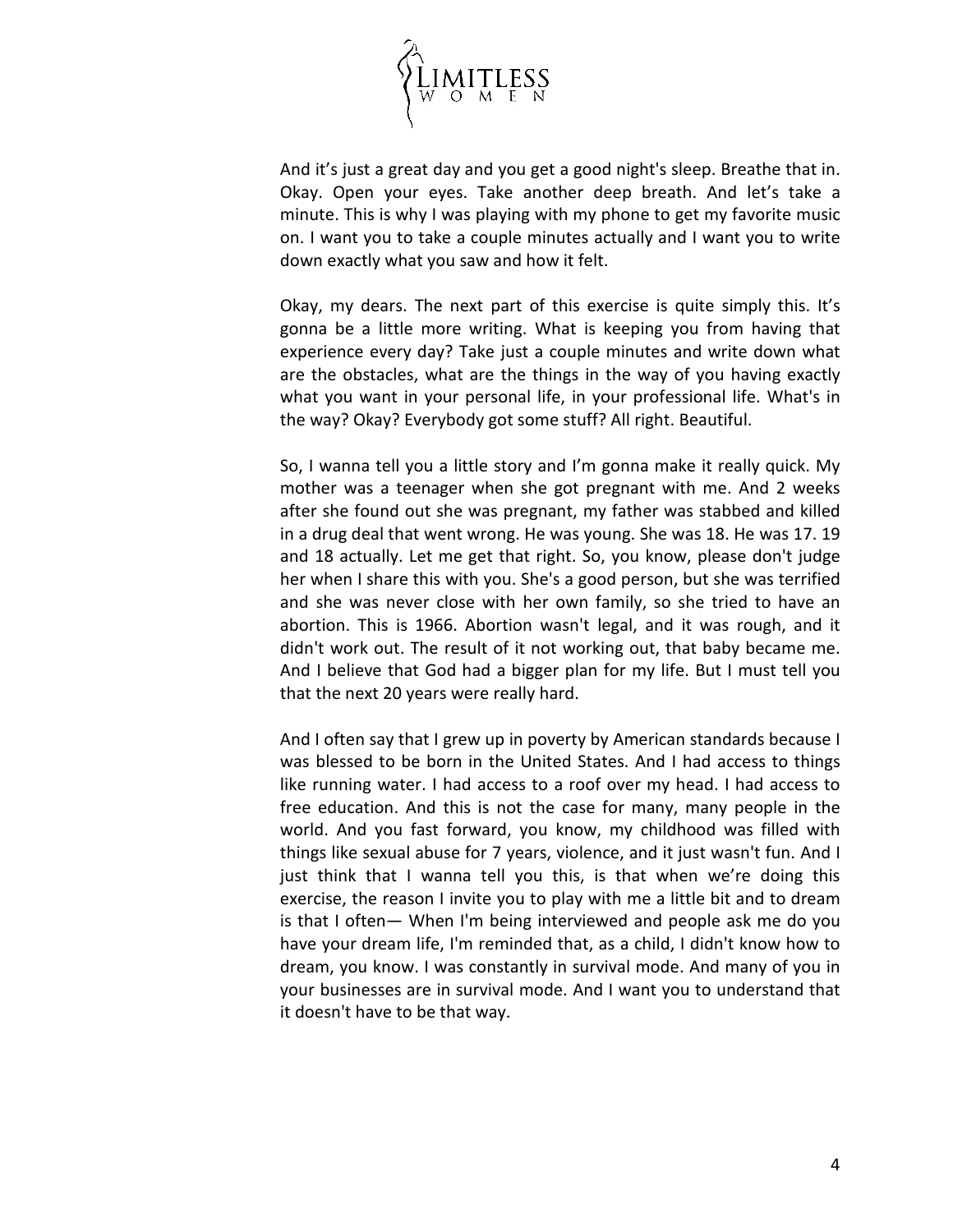

Fast forward, I left home when I was 17 as it was kind of the normal cycle in our family. And a few years later, I met a man and fell in love. And he moved in with me. And even though I worked full time as a receptionist at a law firm and I worked as a waitress on the weekends. I went to college at night. I always struggle financially. And he was never able to keep on a job. So, we just figured out how to get by. About a year into our relationship, he came home one day and I found out he'd been cheating on me. So, we got into a fight and he smacked me. And I had a knowing in that moment that that wasn't gonna be the only time, but I also kind of knew that's how it was. And over the course of the new year, it progressively got worse, and worse, and worse. And one day, I went to visit my stepfather, my current stepfather at that time, and he saw the bruises on my face and he said, "What did you do to make John hit you?" And I said, "Oh, we just had a fight." He's like "Well, I'm sure you deserved it." And I said, "I'm sure I did."

A big part of the work that we do today is because of that experience, right, that experience of what's normal and how can it be different. A few months after that visit with my stepfather, I was at work and my boss— It was a woman. I was a receptionist. She was a secretary. She goes over me. She pulled me on the side and she said, "You know, we need to talk." And I was a hard worker. I'm still a hard worker. I love to do a good job. And I really try to do my best every time. She said, "You know, it's not okay that you keep coming to work with bruises on your face." And I said, "Oh, it's no big deal. John and I just had another fight."

And she proceeded to tell me about her own journey with domestic violence and told me that it didn't have to be that way. She saw me when I couldn't see myself. So, my normal was that normal. But she said to me, after ending up in the hospital for the third time, she got some help and I could get some help too. And she just started to take my hand and really help me get on the journey because, again, remember, no matter how much I worked, I never had enough money. So, I couldn't imagine how would I go to counseling, how would I pay for that. She helped me find someone who would work with me on a sliding scale. Now, I'll tell you that that woman's name is Estrella, which means star in Spanish. And she truly has become, you know, in the course of my life one of the angels of my life.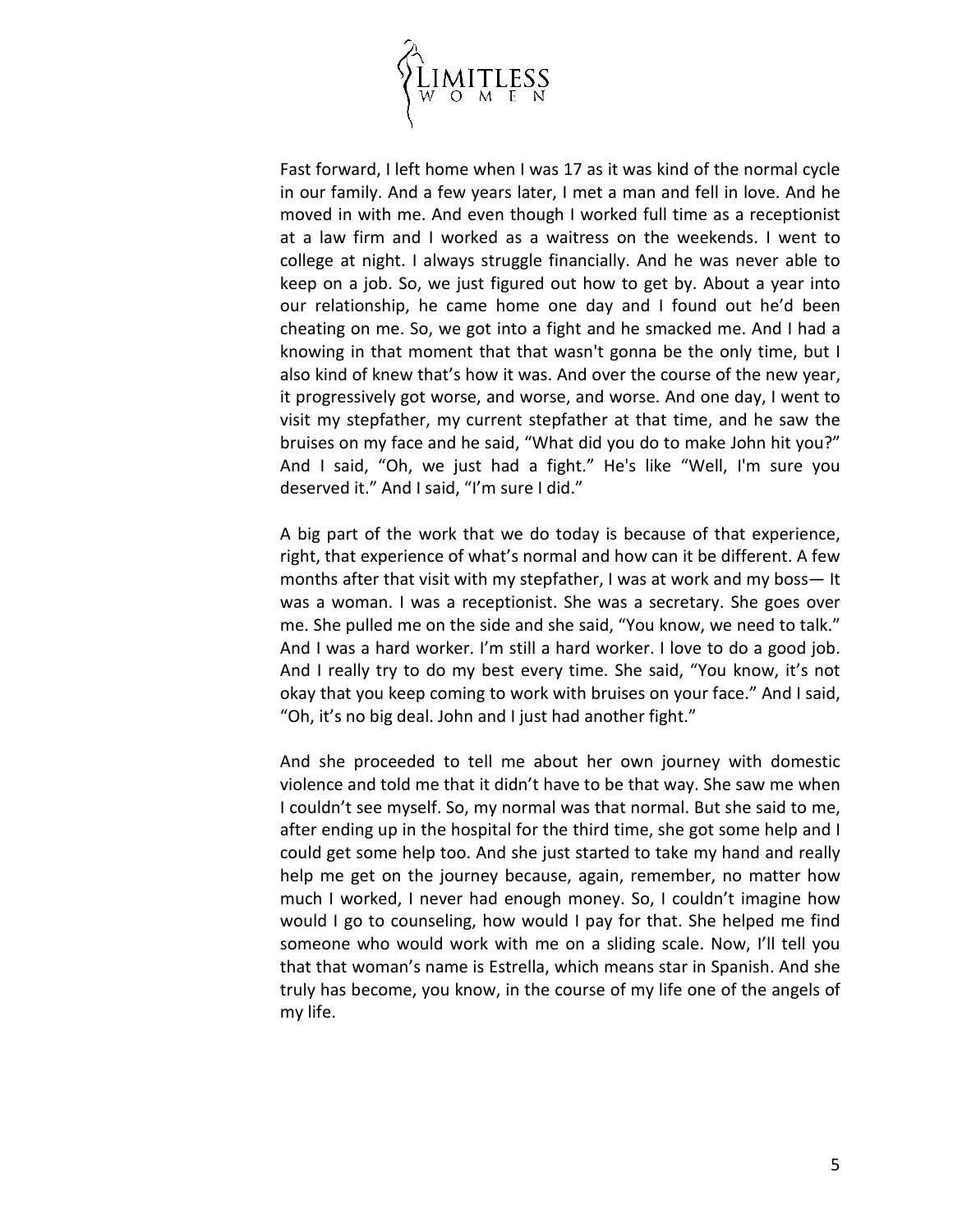

When we look at where you are in your business, your journey is personal. It's not for me to tell you my journey has anything to do with your journey, but I will tell you this. What's normal for you is elective. You are a woman who lives in the developed world. You're able to get on a computer. You're able to have a roof over your head. And you are so resourceful. You just often don't know what you don't know. And why I gave you this exercise, I have a little bit of dreaming and a little bit of recognizing where you may take yourself out of the game from achieving what you want to achieve. Often, it's that leap of faith. When someone holds her hand out to you and says I'm here to help you and let you know it doesn't have to be this hard, this only works if you're willing to join and give your hand as well. Okay?

So, today, when we talk about overcoming objections, what I want you to recognize is that every prospective person you speak to is just like you and I. They have a vision first, something different that they'd like to have for themselves whether it be a new level of help, Heidi, whether it be a new level of connection to God, Erica.

Whatever it is that's going on for them, they have that inside them. And often, they just need our love and support to help let it come to the surface. And when it does, there's gonna be a natural evolution. There's gonna be the natural thing that happens for us as mere mortals, which is where they're gonna slide back and go into what they already know, you know. When I said to my stepfather "you're right, I probably deserved it", that was my normal. Your people who are coming to you only know what they know just like you and I only know what we know. And the way we get through that into a new level and a new awareness is in partnership.

So, I'm inviting you to remember Steps 1, 2, 3, and 4 and remind you that you have a very spiritually connected opportunity here to be in the divine dance that's usually vulnerable with your prospective clients. And it's not simply that you're gonna hear what they have as an objection and then feed it back to them and tell them what's wrong with them and why they need to change it. That's not very gracious. What you're going to do is you're gonna meet them in it with your whole heart and you're gonna listen carefully. Now, it's different today. So, pay attention because this is the ding, ding, ding for those of you that want the tactics, right? I'm giving you the macro. I'm giving you the bigger piece because I know you can handle it while I play with my eyelash comb.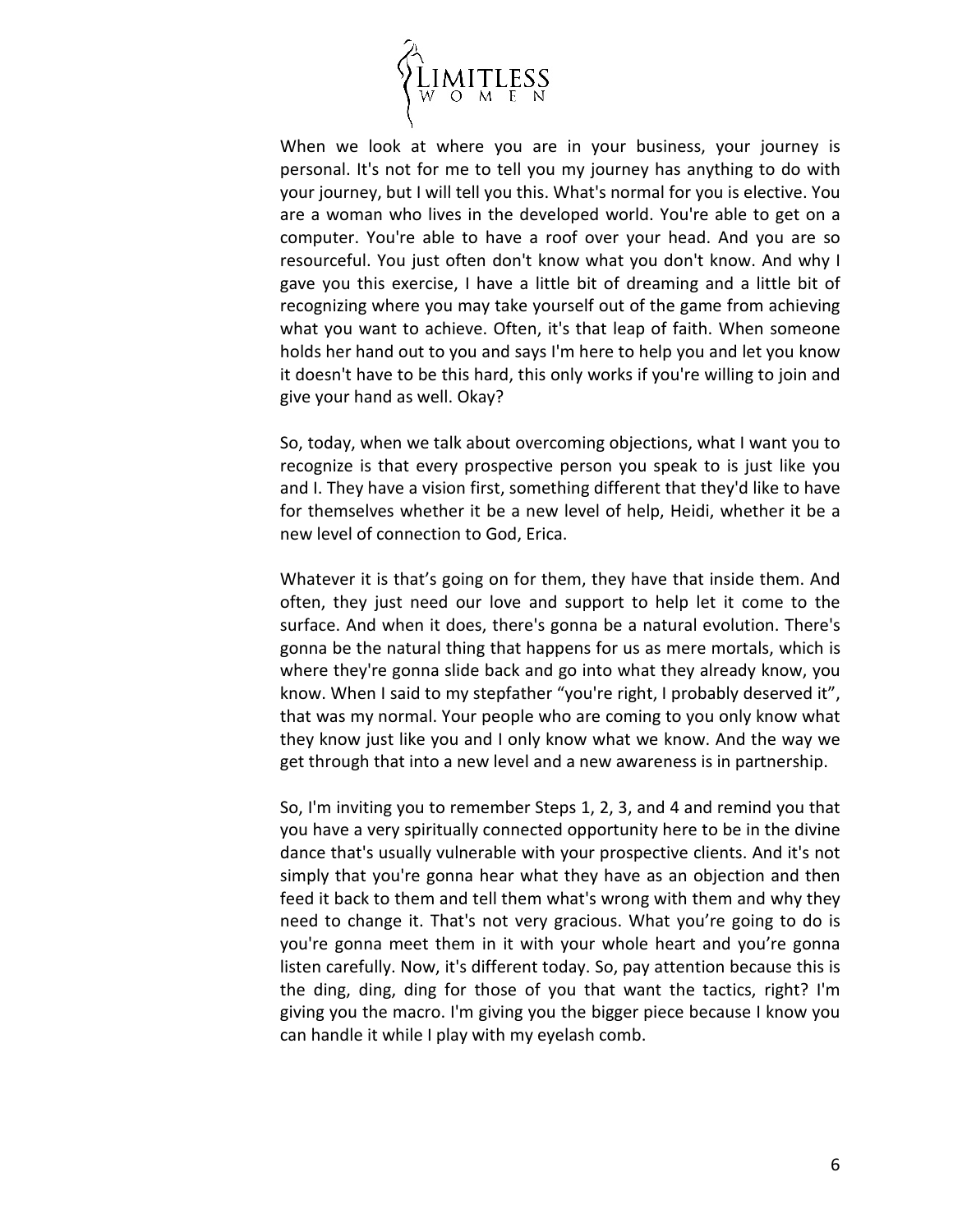

The micro is this. This is the how. Okay? The how is simply this. You've gone through information confirmation. You've gotten very clear with your prospective client on exactly what their struggle is. And you ask, Celeste, did I get that right, am I on track, okay? The next question then becomes if they've confirmed that with you and you might even go a little deeper here because I gotta tell you all the sweetness is in allowing them to feel how they feel. It's important not to be in a hurry. Be spacious. The next question is, you know, other than money and time— And we all know what time is. It's the same for all of us. Why would you not wanna get this handled right now? And they're gonna say to you, "You know, I would like to get it handled." And then you're gonna say, "Well, wow. You're a smart person. How long have you been struggling with this?" I mean this is what happens ladies. They're gonna say "I've been dealing with this for more than 10 years", or "I've had this dream in my heart for 20 years, or "I've been struggling with this health challenge for the last 5 years."

You wanna be there with them in that and you wanna be quiet. You don't wanna jump into your pitch, my friend. It's not the time. You wanna gently, and kindly, and generously ask "Wow, how does that make you feel? Is there anywhere else this is showing up in your life?" Again, you might have asked that and step forward, but you get a chance to do it again in here. What are the consequences of this? And I'll use my ladies as an example. My ideal client is really smart. She's a hard worker. She's capable. She's connected. She's intuitive. And she's good at what she does. And she's struggling with making money. And she may have consistent recurring revenue. She may have what looks okay on the outside, but every month she struggles to get ahead. And no matter how hard she works, it's never enough.

And what happens as a result of that is that she's sleepless at night, she feels ashamed and embarrassed, and the people around her don't understand why she's not further along. They don't understand, #1, what she does because she hasn't figured out her messaging. She doesn't have clarity. He doesn't have the confidence to bring her offers to her clients. And so, she's on the consistent financial rollercoaster. She'll get a client and things are going good and then she forgets to market, and she doesn't have her systems in place, and she is not clear on her messaging. And so, she's excited. She's got this client and then she goes right back down into a place of no clients and no money.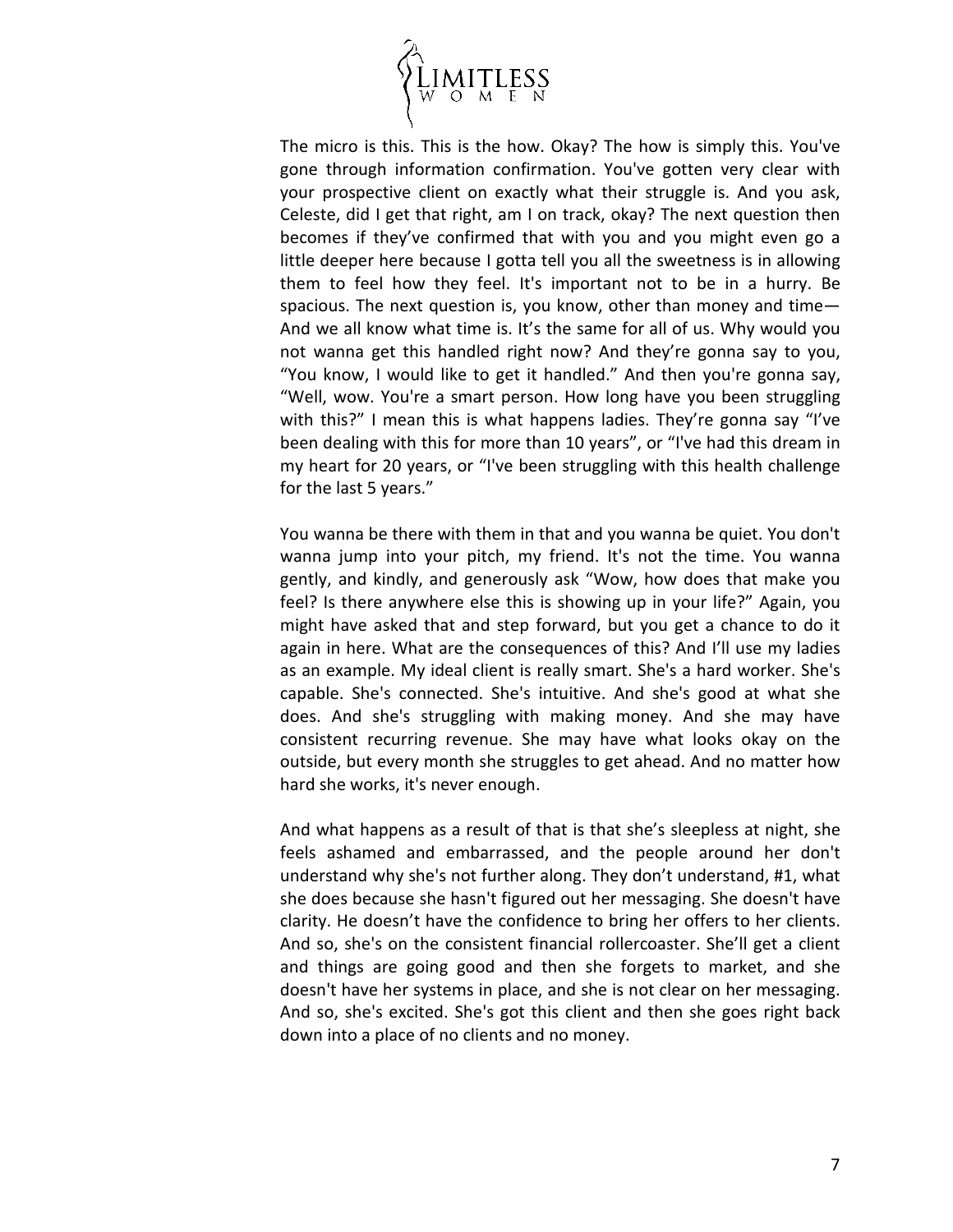

And then she gets back on that rollercoaster and she goes up again and she's got a new client. But then just a short time later, she's struggling again. And it goes on year after year. And at some point, she and I meet and it's a divine date. And she and I meet when she's finally ready to take the leap of faith. And here's what I say to her. I say, "Girlfriend, if you could have figured this out on your own, you would have." And it's not about more stuff on the internet. There's no lack of information. You can keep grabbing everything that's free and buying the 197 and looking at this thing over here that's 497. What's gonna end up happening is you're gonna have all these moving pieces in different places and then guess what happens? Complete and total overwhelm, and shame, and embarrassment that she's not farther along. Get the idea?

It's a constant cycle of the poverty consciousness and what lives underneath. The part that that's just the way it is, that's my normal. Here's what I wanna tell you today. If you can see one other woman in your industry who's knocking it out of the park, she's done it, then you can do it too. You just need the systems you don't have in place. Okay? So, I want you to have that confidence when you're having a conversation with somebody. Listen, that whole section right there was 4 minutes. It wasn't 4 hours. It didn't take forever. I started to tell you my story at 1:26. It will be interesting. We'll go back and see. Okay? It doesn't have to take a long time. It does have to take clarity on your part, a willingness to meet it with your whole heart, and the invitation for partnership.

So, I often say, "Listen, let's take money off the table because that's gonna be generally one of the biggest objections." My woman is struggling financially. She's gonna try to figure out how to do this. I say I don't want money to be in the way. I want you to really have the support, and the partnership, and the clarity, and the messaging, and the lead generation, and the team, and the flow that you wanna have, but I can't want it for you. So, if money were no object, if I could take that off and I can make it comfortably affordable, what else would keep you from taking action today? And listen, I'm asking for her objections. You haven't heard me say one thing about business school. You haven't heard me say one thing about what it's like to be a private business partner with me as a legacy leader because it's not relevant. Until she's pursuing me, I have nothing to share about us. I only wanna be in the service with her. Okay? I wanna know why is she taking herself out of the game. What other excuse does she wanna use?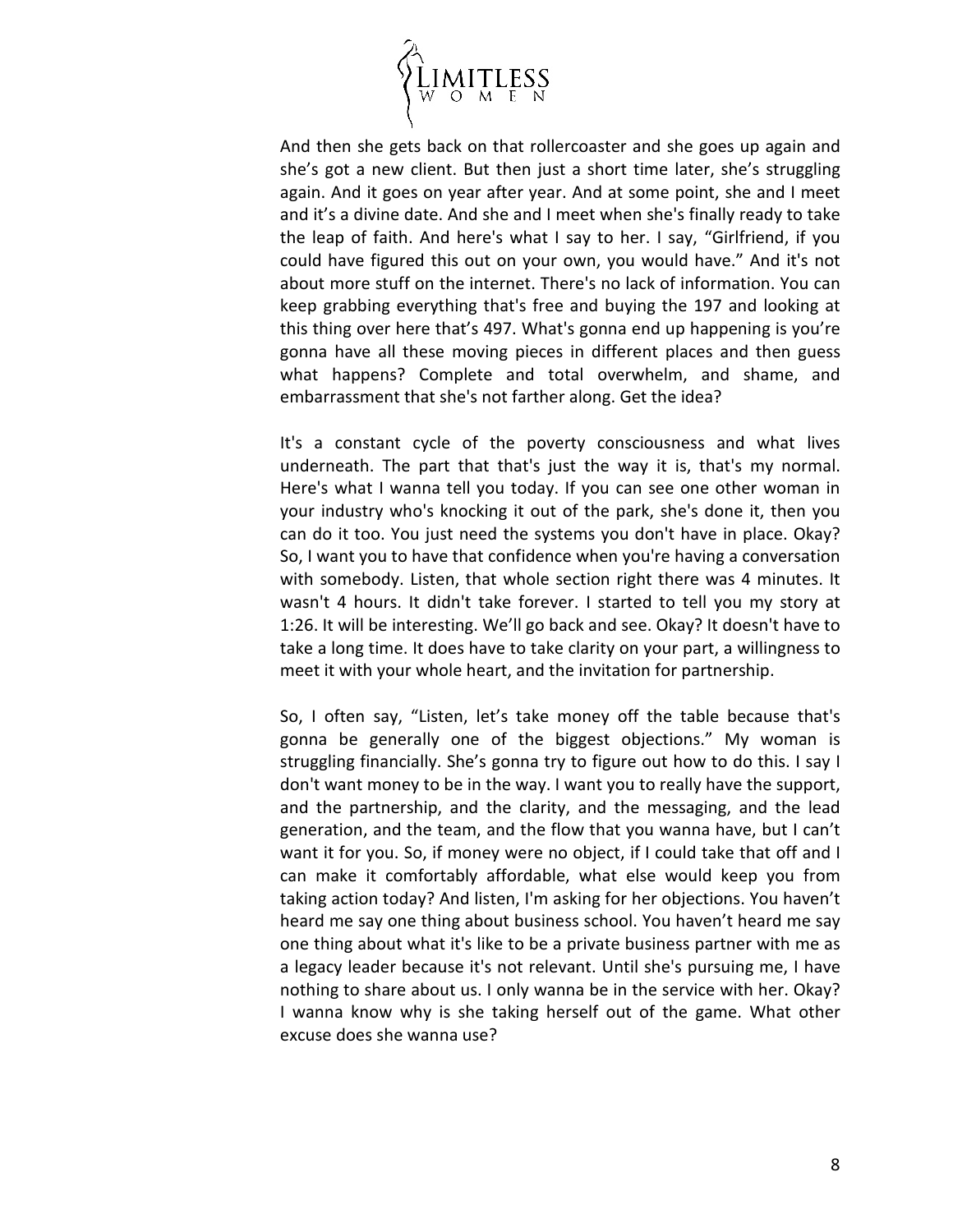

Now, let me tell you the excuses I've used over my life. I've used my children. My youngest child is now 25. So, I don't really get to use her as an excuse anymore, but boy have I used her a lot as an excuse. I've used my son. I've used my husband. My husband had emergency open heart surgery in 2017 and was told that he was terminal. And I was told that he was dying. And for the next 9 months— Sorry if I'm a little emotional here, but I'm just gonna tell you this is real. Life is happening for all of us. For the next 9 months, I literally felt like I was walking on eggshells. I kept feeling like when is it gonna happen, when is he gonna go? And for those of you that don't know my husband, I'm madly in love with my husband. I married him 10 weeks after our first date after I had gotten a lot of my stuff together. I was blessed with this incredible partnership with a healthy man when I was healthy. Right?

He said to me about 9 months after surgery— He said, "You know, all you do is talk about me dying. And it's a little hard because I'm right here right now and I wanna live. And I'm living like I'm living and you're living like I'm dying." And I had to get my head out of you know where and get it on straight. But trust me, during that time, I had a hard time working. I had a hard time doing my business. I had a hard time growing and expanding. And he just said to me, "You know, let's do this right here right now and the world needs you. Your work is important. Quit using me as an excuse. Quit waiting for me to die. Let's enjoy the time we have." You know wakeup calls. What is yours? What is the wakeup call for the woman you're speaking to on the telephone or the manager speaking to a man? You can't get there with them if you haven't done all the steps of really being present.

Okay. Often at this point, I've uncovered the objection and there's where I go next. I say, "You know what, Elaine?" It's the Elaine I was using as a story the other day. She's here. "You remind me of a lot of one of my clients." And then I will think about everything she's told me up to this point and all of the places that she's taking herself out of the game. And sometimes I will say, "You know, you remind me of me because we have a lot in common." Right? You've got 3 businesses. I used to have so much valor in running multiple companies at a time. And I can tell you that it wasn't good. I was never really successful at any one of them. I was working all the time. And I wasn't the mother I wanted to be. And I wasn't the wife I wanted to be. And I got divorced from my first husband because I was so busy making a living and trying to prove something that I lost sight of what was more important in my life.